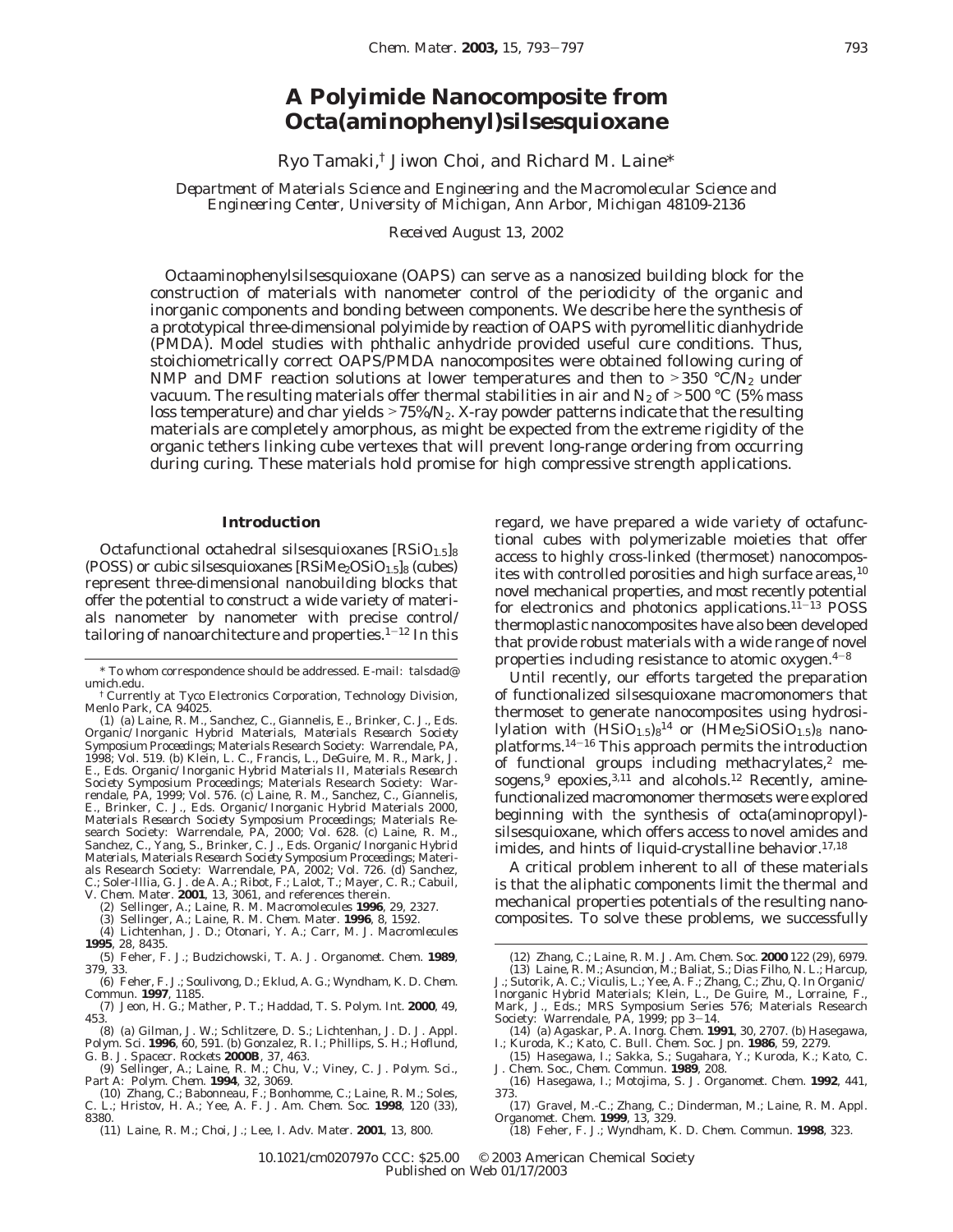developed a route to octa(aminophenyl)silsesquioxane (OAPS), an aromatic amine (aniline) functionalized silsesquioxane free from aliphatic components.19 OAPS appears to offer excellent potential as a nanoconstruction site for the synthesis of materials ranging from high-temperature nanocomposites, precursors, organic light-emitting diodes,<sup>20</sup> and multiarmed stars where the arms offer three-dimensional (3D) conductivity, to templates for high-temperature porous materials of use in catalysis, sensing, separations, and so forth.

We report here the synthesis and characterization of the first member of the OAPS imide nanocomposite family made by reaction of pyromellitic acid dianhydride (PMDA) with OAPS.

## **Experimental Section**

**Materials.** Reagents and solvents were used as purchased without further purification unless mentioned. OAPS was synthesized as reported previously.19

**Characterization.** *NMR Analyses.* All 1H and 13C NMR analyses were done in CDCl<sub>3</sub> and recorded on a Varian INOVA 400 spectrometer. 1H NMR spectra were collected at 400.0 MHz using a 6000-Hz spectral width, a relaxation delay of 3.5 s, a pulse width of 38°, 30 k data points, and CHCl $_{3}$  (7.259  $\,$ ppm) as the internal reference.  ${}^{13}C[{^1}H]$  NMR spectra were obtained at 100.6 MHz using a 25 000-Hz spectral width, a relaxation delay of 1.5 s, a pulse width of 40°, 75 k data points, and  $CDCl<sub>3</sub>$  (77.23 ppm) as the internal reference.

*Diffuse Reflectance Fourier Transform IR Spectra (DRIFTS).* DRIFTS were recorded on a Mattson Galaxy Series 3020 bench adapted with a Harrick Scientific "Praying Mantis" DR accessory (DRA-2CO), using a  $N_2$  purge and KBr as a nonabsorbent medium.

*Thermal Gravimetric Analyses.* TGAs were performed on a Perkin-Elmer TGA-7 thermogravimetric analyzer (Perkin-Elmer Co., Norwalk, CT). Measurements were performed under a continuous flow of synthetic air (60 mL/min), at 10 °C/min to 1000 °C.

*GPC Analyses*. GPC analyses were performed on a Waters GPC system, using a Waters 410 RI detector and Waters 486 UV detector, Waters Styragel columns (7.8 ¥ 300, HR 0.5, 1, 3, 4), and a PL-DCU data capture unit from Polymer Laboratory. The system was calibrated using polystyrene standards obtained from Polymer Laboratory. THF was used as the eluent, at a flow rate of 1.0 mL/min.

*X-ray Diffraction (XRD)*. XRD was performed using a Rigaku Rotating Anode Goniometer (Rigaku Denki Co. Ltd., Tokyo, Japan). The working voltage and current were 49 kV and 100 mA, respectively. Cu K $\alpha$  ( $\lambda$  = 1.54 A) radiation with a Ni filter was used. OAPS powder was mounted and pressed on a glass holder and scanned from 2 to 40° 2*θ* in increments of 0.2°. OAPS/PMDA imide film was mounted on an aluminum holder and scanned following the same methods for OAPS. Bragg's law  $d = \lambda/2 \sin \theta$ , where  $\lambda$  is a wavelength (0.154 nm) and *θ* is the Bragg angle] was used to calculate d the distance separating diffraction planes.

**Synthesis of Octa(phthalimidephenyl)silsesquioxane (OPIPS).** In a 25-mL Schlenk flask were placed OAPS (0.5 g, 0.433 mmol), phthalic anhydride (0.539 g, 3.64 mmol), and 5 mL of *N*-methylpyrrolidone. The mixture was stirred at room temperature for 5 min. The mixture was transferred into an aluminum container and heated in a furnace under nitrogen up to 130 °C at a ramp rate of 5 °C/min and kept at the temperature for 2 h. Then, the sample was heated to 350 °C at a ramp rate of 5 °C/min and kept at this temperature for 4 h. After cooling to room temperature, the mixture was dissolved in 10 mL of dichloromethane and precipitated into 100 mL of hexane. Yield: 0.764 g (0.348 mmol, 80.4%). 1H NMR (CDCl<sub>3</sub>): 8.2-6.4 (br). <sup>13</sup>C NMR (CDCl<sub>3</sub>): 166.7, 137.0, 133.8, 131.8, 128.7, 123.5. <sup>29</sup>Si NMR (CH<sub>2</sub>Cl<sub>2</sub>, TMS, acetone $d_6$ , ppm): -80.8 (br). Anal. Calcd for  $Si_8O_{27}C_{112}N_8H_{64}$ : C, 61.3; H, 2.94; N, 5.11. Found: C, 60.0; H, 2.90; N, 5.17. Ceramic yield (in air at 1000 °C): 22.1% (calcd 21.9%). GPC *M*<sup>n</sup> 1673, *M*<sup>w</sup> 1931, PDI 1.16.

**Synthesis of Polyimide Resins from OAPS and Pyromellitic Dianhydride (PMDA).** OAPS (0.1 g, 0.0867 mmol) was dissolved in 1.9 mL of *N*-methylpyrrolidone (NMP) under nitrogen and the solution was added to an NMR (1.4 mL) solution of PMDA (0.0756 g, 0.347 mmol, 4 equiv to OAPS) at 0 °C under nitrogen while the solution was stirred with a magnetic stir bar. After 3 min of stirring at 0 °C under nitrogen, the solution was transferred to an aluminum container and was heated in a tube furnace under nitrogen. The ramp rate was 5 °C/min to 130 °C. The temperature was maintained for 2 h and raised to several curing temperatures (150, 200, 250, 300, 350, and 400 °C) with the ramp rate of 5 °C/min. The sample was cured at each temperature for 4 h and cooled to 30 °C at a ramp rate of 5 °C/min. The sample was further dried at 150 °C under vacuum for 2 h to remove the residual solvent. The sample was also prepared by the same method using *N,N*-dimethylformamide (DMF) as solvent.

## **Results and Discussion**

Polyimides are normally formed by reaction of diamines with carboxylic dianhydrides. The reactions proceed initially by nucleophilic attack of amine on the anhydride initially generating amic acids. This reaction proceeds at ambient temperature and, with difunctional materials, often results in soluble intermediates that can be further processed. Thereafter, much higher temperatures (>150 °C) are needed to drive condensation of the amic acid to the imide.<sup>22</sup> Optimal properties are only obtained from complete condensation; otherwise, thermal stabilities are limited by residual defects, for example, unreacted acid and amide groups. Thus, identifying appropriate curing conditions is critical.

Because OAPS is octa- rather than difunctional, even the formation of amic acid derivatives is expected to lead to materials for which complete condensation may be highly improbable. Thus, to determine the effects of curing temperature on the imidization degree and stability of the core, the phthalimide analogue was prepared as a model for the polyimide nanocomposites (Scheme 1). The pthalimide structure is essentially identical to the polyimide nanocomposite target, except that the material is expected to be soluble and therefore susceptible to standard analytical procedures. OAPS was prepared as reported previously.19 The phthalimide compound was obtained by preheating a mixture of OAPS and phthalic anhydride at 130 °C for 2 h followed by postcuring at 350 °C for 4 h, all under nitrogen. These are the same reaction conditions used to prepare the polyimide nanocomposites described below. The resulting octafunctionalized compound (mp 207 °C) is soluble in common organic solvents.

<sup>1</sup>H NMR and <sup>13</sup>C NMR confirm the appearance of new aromatic groups and a carbonyl group (see Experimental Section). FTIR clearly shows symmetric and asymmetric *ν*C=O peaks at 1786 and 1722 cm<sup>-1</sup>, respectively.

<sup>(19)</sup> Tamaki, R.; Tanaka, Y.; Asuncion, M. Z.; Choi, J.; Laine, R. M*. J. Am. Chem. Soc.* **2001**, *123*, 12416.

<sup>(20)</sup> Sellinger, A.; Laine, R. M. WO 02/05971 A1 Jan. 24, 2002.

<sup>(21)</sup> Choi, J.; Harcup, J.; Yee, A. F.; Zhu, Q.; Laine, R. M. *J. Am. Chem. Soc.***2001**, *123*, 11420.

<sup>(22)</sup> Ghosh, M. K.; Mittal, K. L. *Polyimides: fundamentals and applications*; Marcel Dekker: New York, 1996.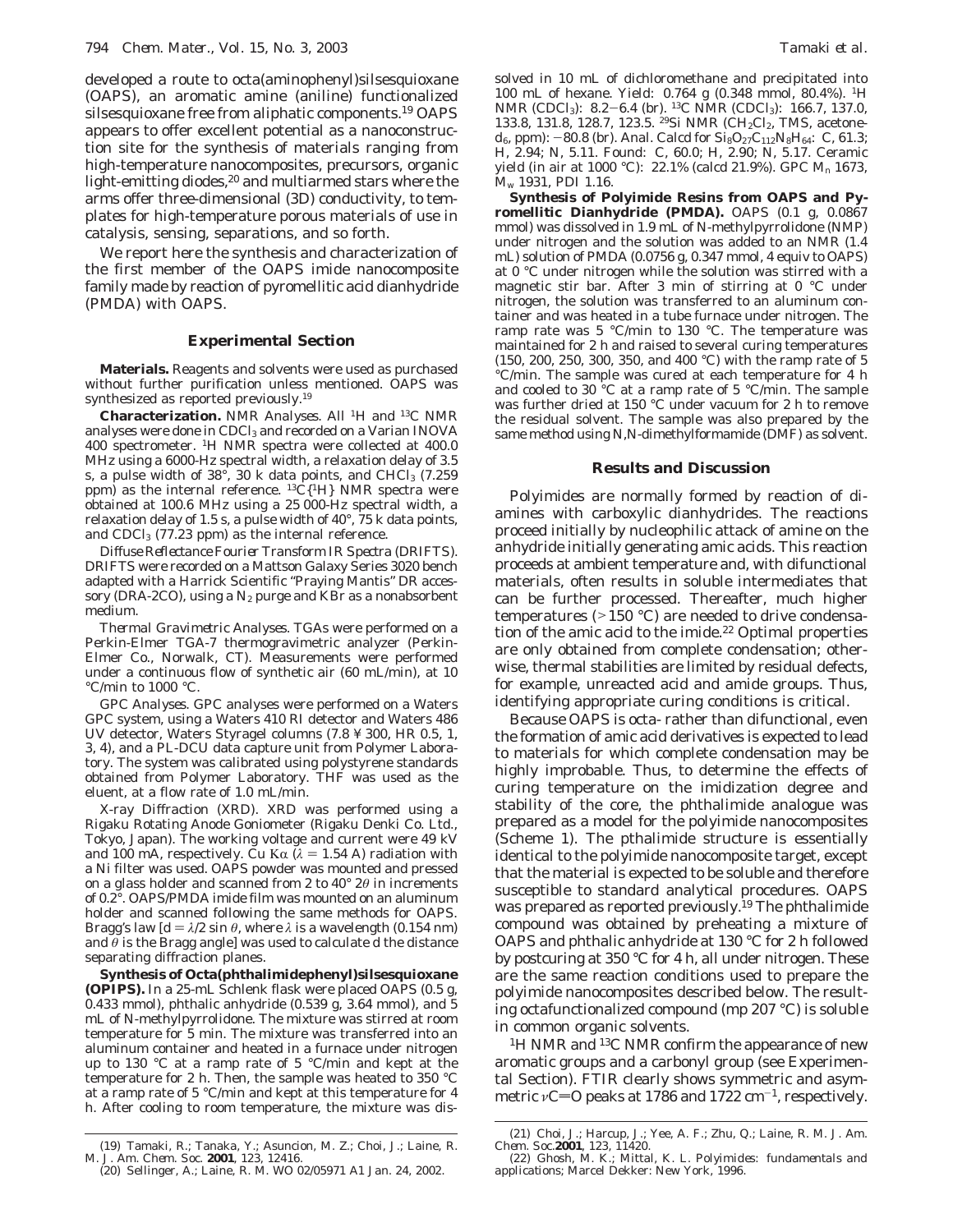**Scheme 1**





**Scheme 2**







|  |  |  |  |  | Table 1. Molecular Weights of the Cubes <sup>a</sup> |  |  |  |  |
|--|--|--|--|--|------------------------------------------------------|--|--|--|--|
|--|--|--|--|--|------------------------------------------------------|--|--|--|--|

| cube (FW)                              | $M_{\mathsf{n}}$ | $M_{\rm w}$  | $M_{\rm w}/M_{\rm n}$ |
|----------------------------------------|------------------|--------------|-----------------------|
| OAPS (1153.7)<br><b>OPIPS (2194.5)</b> | 1057<br>1673     | 1133<br>1931 | 1.072<br>1.155        |

*<sup>a</sup>* The molecular weights were obtained by GPC using polystyrene standards.

<sup>A</sup> *<sup>ν</sup>*C-N peak is observed at 1370 cm-1. Since no original peaks from OAPS are seen in the 13C NMR, all of the amino phenyl groups appear to react. The TGA ceramic yield (air) was 22.1% vs 21.9% calculated, suggesting quantitative conversion to the phthalimide (OPIPS). Both the *M*<sup>n</sup> and *M*<sup>w</sup> obtained by GPC increase compared to those of OAPS while the polydispersity remains relatively narrow, indicating retention of the cube structure (Table 1). The fact that OAPS is substituted at multiple ring positions likely accounts for the PD seen.<sup>19</sup> The smaller than calculated GPC  $M_{\rm w}$ 's likely arise because these spherical molecules exhibit hydrodynamic volumes that differ from those of the polystyrene standards used. All of these results support the effective formation of the octaphthalimide.

Theoretically, any carboxylic dianhydride can be reacted with OAPS to form polyimide nanocomposites from OAPS, as we will show in a separate paper on mechanical properties.<sup>23</sup> However, because PMDA is very commonly used to form polyimides, it was used for our baseline studies, as suggested in Scheme 2.

Because we were concerned that attempts to melt mix the two reactants  $(1:2 \text{ PMDA:NH}_2 \text{ groups})$  would lead to nonuniform products, we used *N-*methylpyrrolidone (NMP) as a reaction solvent. Thus, a (1:2) reaction solution was prepared at 0 °C and transferred to an aluminum mold and allowed to warm to room temperature. After  $\approx$ 5 min at room temperature, the solution starts to gel as an amic acid network forms. The mold is then placed in a ported quartz tube and heated at 5 °C /min/N<sub>2</sub> to 130 °C. Follwing a 2-h hold at 130 °C, the mold is again heated at 5 °C /min/ $N_2$  to a selected curing temperature and held for 4 h followed by cooling in the furnace. After vacuum-drying at 150 °C/2 h, the sample was characterized to ascertain the effects of curing temperature on extent of imidization.

The curing temperature was varied between 150 and 400 °C in 50 °C increments. Following reaction, DRIFT spectra (Figure 1) reveal the presence of symmetric and asymmetric imide  $vC=0$  bands at ca. 1790 and 1720 cm-1, respectively, as well as imide *<sup>ν</sup>*C-N bands at 1380 cm<sup>-1</sup> in all samples. The anhydride *ν*C=O peak at 1890  $cm^{-1}$  decreases with increases in curing temperature.

(23) Choi, J.; Tamaki, R.; Laine, R. M., to be published.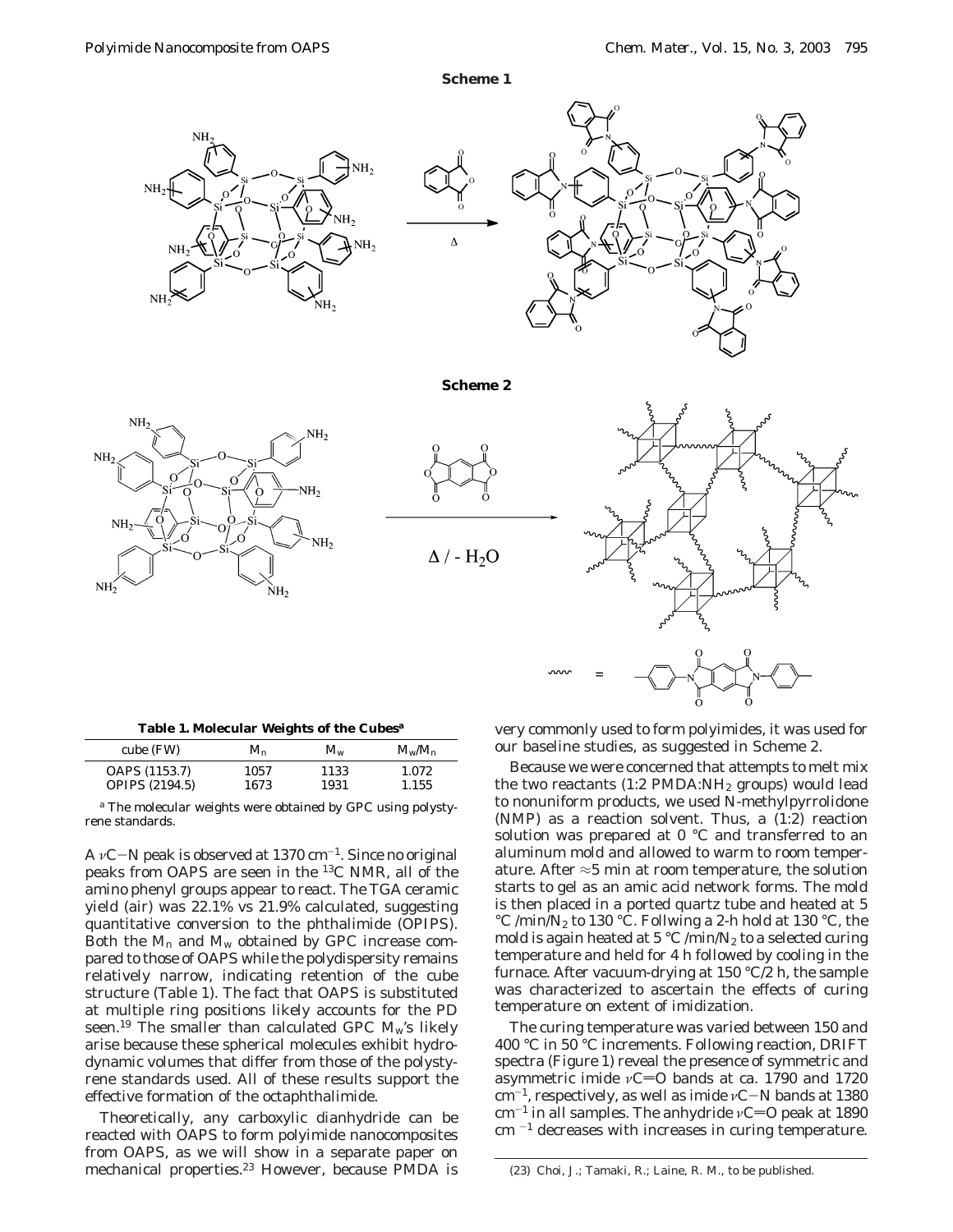

**Figure 1.** DRIFTS of polyimide composites cured to specific temperatures under  $N_2/4$  h.



**Figure 2.** Extent of imidization vs curing temperature  $(N_2/4)$ h) based on  $vC-N/vSi-O$ , error is  $\pm 10\%$ .

The cage  $vSi$ -O band at 1120 cm<sup>-1</sup> is used as an internal standard to normalize the various spectra. Since the imide *ν*C=O overlaps the anhydride *ν*C=O, the change in intensity of the *<sup>ν</sup>*C-N peak was used to calculate the extent of imidization (Figure 2).

As shown in Figure 2, the degree of imidization increases with increases in the curing temperature. The peak intensities were normalized by dividing the intensity of each peak by the *<sup>ν</sup>*Si-O intensity at 400 °C.

Thermogravimetric analysis was used as a second, indirect measure of curing assuming that defects (unreacted amine, anhydride, and amic acid group) will decompose before imide links. As shown in Figure 3, residues at 1000 °C in air, which indicate the  $SiO<sub>2</sub>$ content in the composites, is about 26% following curing at  $250-350$  °C/4 h/N<sub>2</sub>. This value is close to the theoretical value of 25.5 wt %. Considering the FTIR and TGA results, the extent of imidization appears to be almost quantitative at curing temperatures >250 °C.

The Figure 3 data was used to calculate the degree of imidization at each curing temperature. At 150 °C, the degree of curing was found to be 80%, suggesting that only a slight difference in degree of imidization is obtained between 150 and 250 °C. However, as shown in Figure 4, the 5% mass loss temperatures, perhaps a



**Figure 3.** Ceramic (Char) yields at 1000 °C/air  $(N_2)/10$  °C/ min.



**Figure 4.** 5% mass loss temperature as a function of final curing temperature.

better measure of defect densities, are strongly affected by curing temperature. The product obtained after curing at 150 °C has a 5% mass loss at 325 °C, both in air and  $N_2$ , whereas the sample cured at 350 °C has a 5% mass loss at 530 °C in air and 540 °C in  $N_2$ . Char yields at 1000 °C also increase with increases in curing temperature to a maximum of 75 wt % (Figure 3).

When DMF is used as the solvent, the resulting thermal stabilities are lower, suggesting less imidization, giving 5% mass loss in air and  $N_2$  of 505 and 500